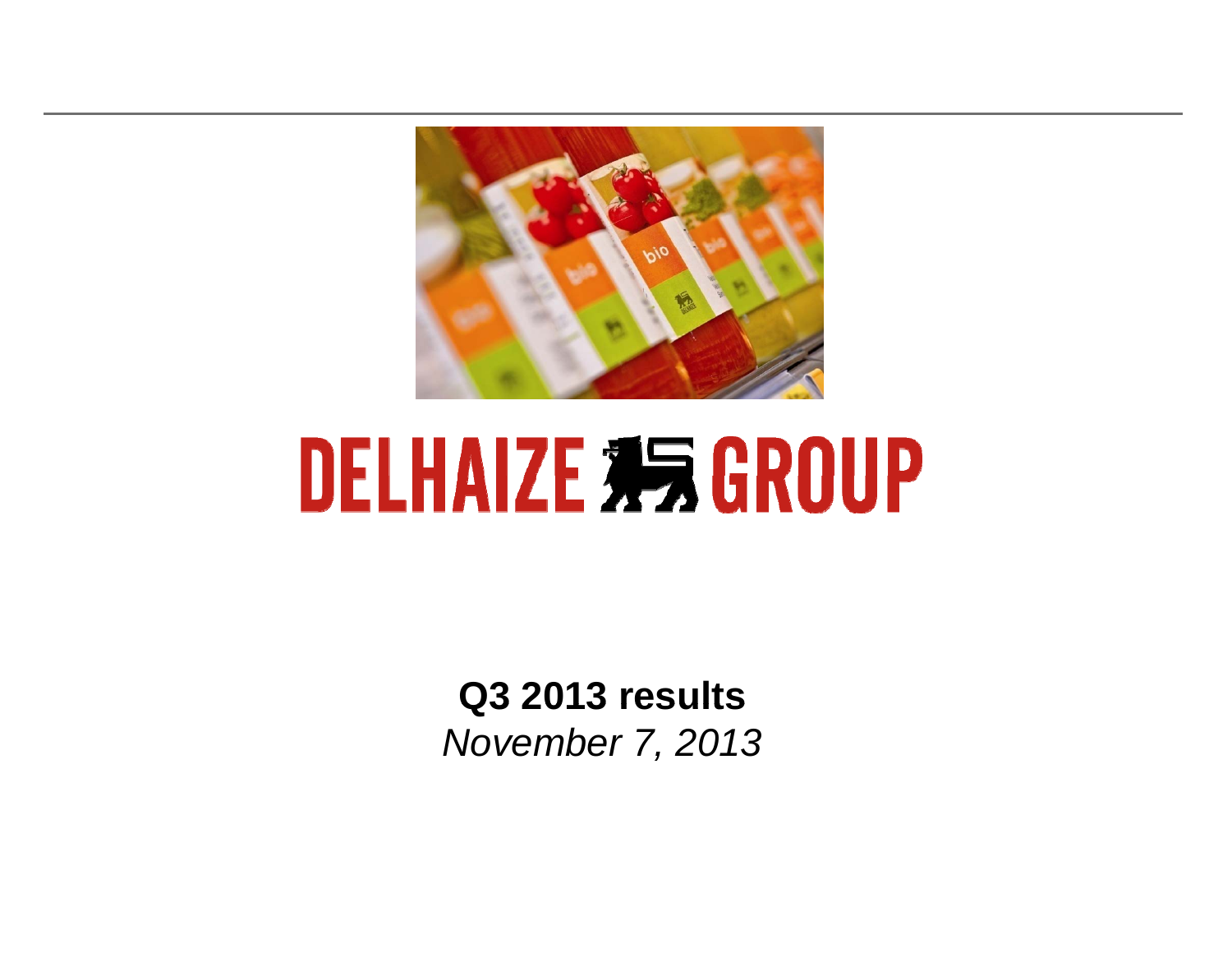This presentation includes forward-looking statements within the meaning of the U.S. federal securities laws that are subject to risks and uncertainties. Forward-looking statements describe further expectations, plans, options, results or strategies. Actual outcomes and results may differ materially from those projected depending upon <sup>a</sup> variety of factors, including but not limited to changes in the general economy or the markets of Delhaize Group, in consumer spending, in inflation or currency exchange rates or in legislation or regulation; competitive factors; adverse determination with respect to claims; inability to timely develop, remodel, integrate or convert stores; and supply or quality control problems with vendors. Additional risks and uncertainties that could cause actual results to differ materially from those stated or implied by such forward-looking statements are described in our most recent annual report or Form 20-F and other filings with the Securities and Exchange Commission. Delhaize Group disclaims any obligation to update or revise the information contained in this presentation.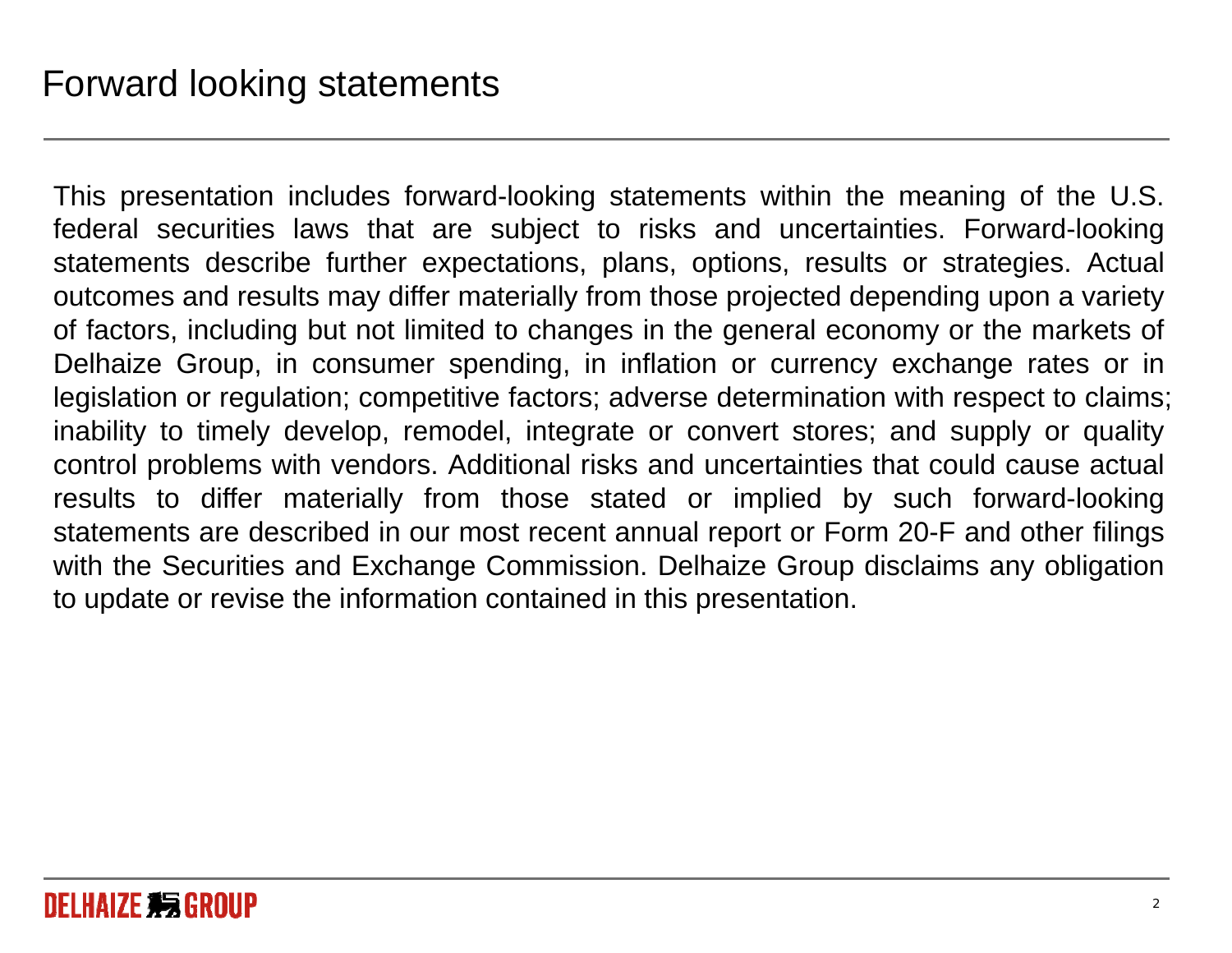#### Our priorities are unchanged

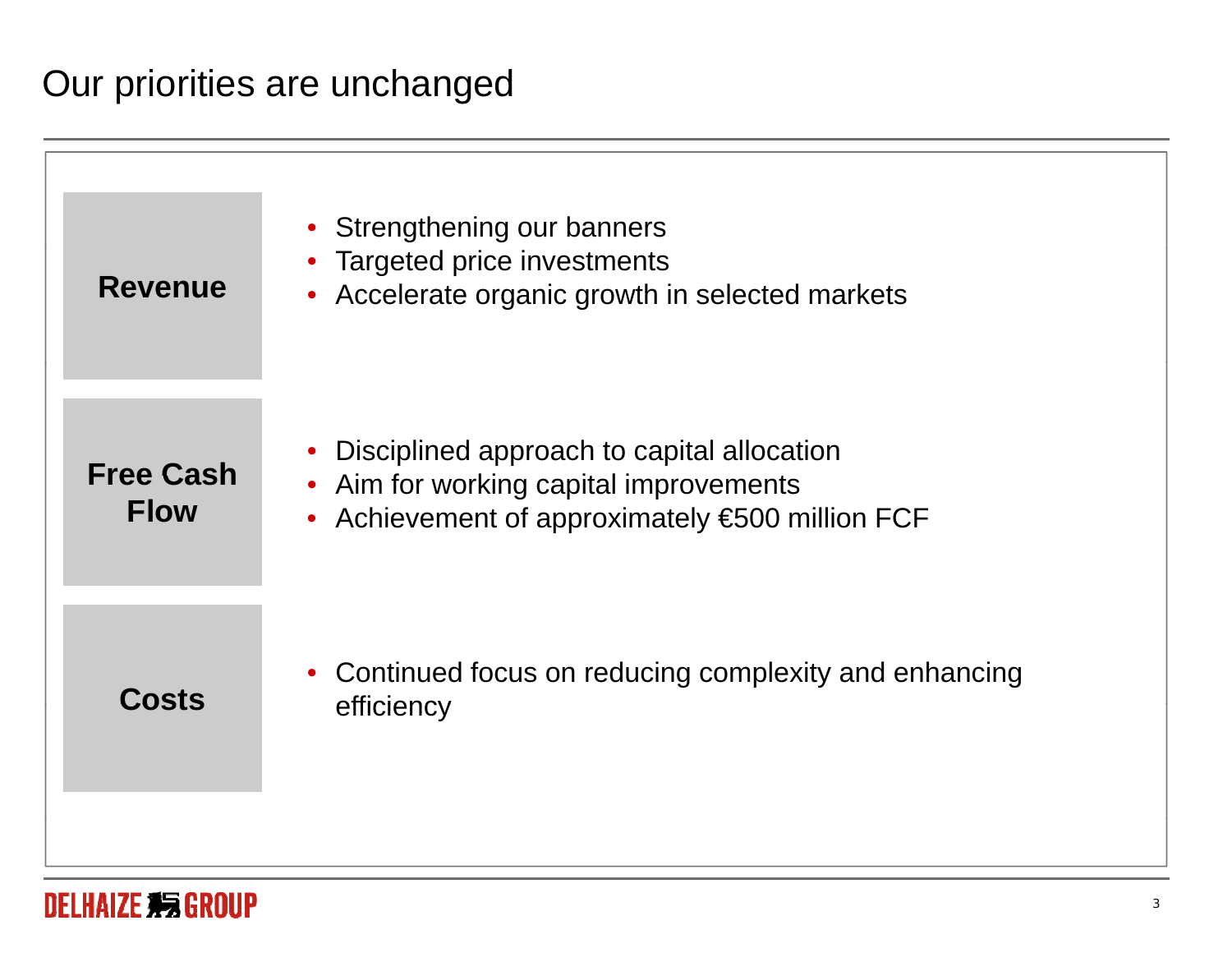## Q3 2013 highlights

#### • U.S.

- Fourth consecutive quarter of positive volume growth
- Good momentum at both Food Lion and Hannaford
- Profit evolution impacted by release of bonus accrual in Q3 2012
- • Belgium
	- Improved CSS growth although real growth remains negative
	- Profitability impacted by increased promotional pressure and price investments
- SEE
	- Alfa Beta and Mega Image continue to perform well in difficult macro economic conditions
	- Serbia performing under our expectations, leading to impairment charge
- SG&A
	- Flat YTD
- FCF
	- €463 million FCF generated over the first 9 months of 2013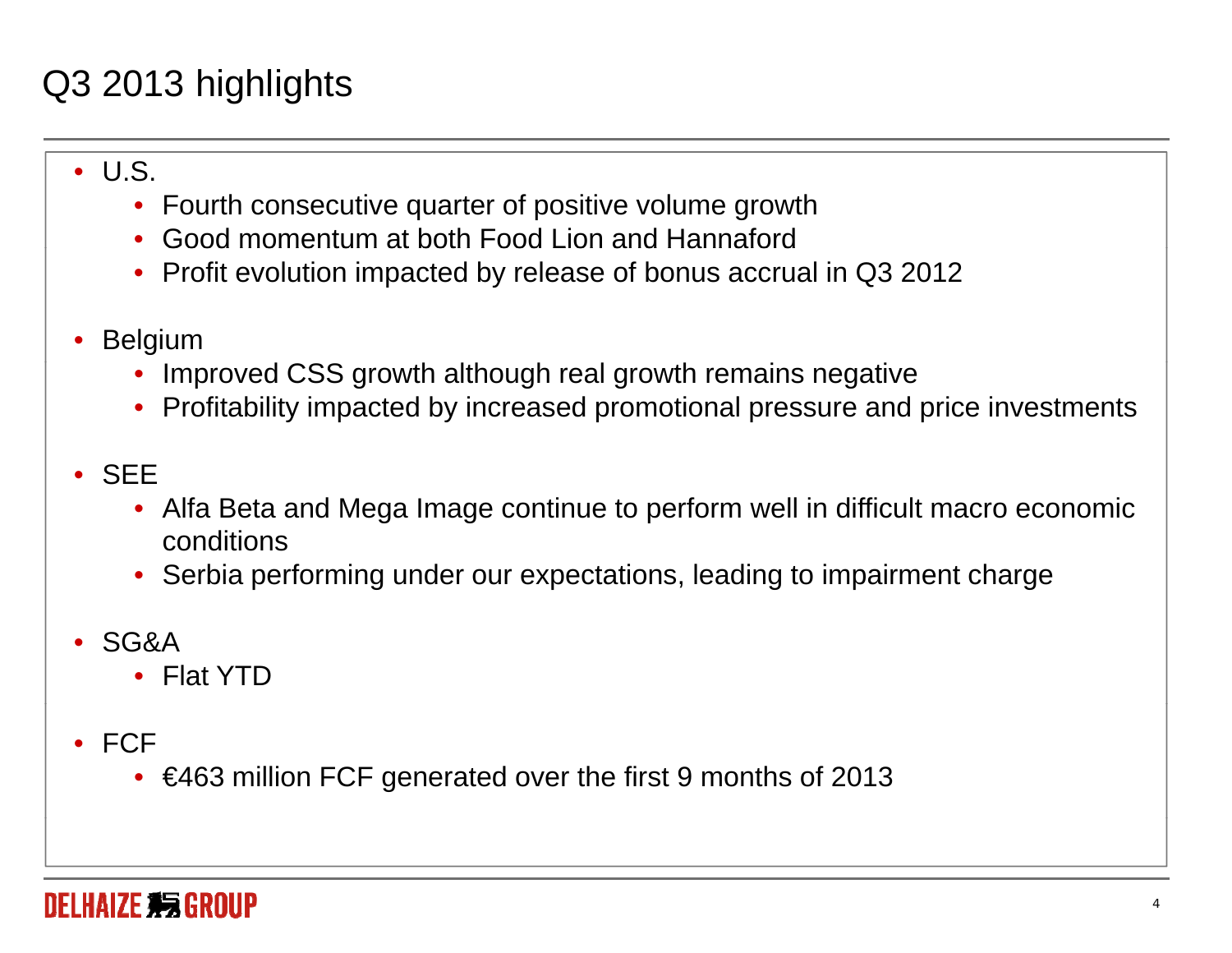|                                            | Q3    |       | % Growth            |                        |
|--------------------------------------------|-------|-------|---------------------|------------------------|
| $(\epsilon$ in Millions)                   | 2012  | 2013  | <b>Actual Rates</b> | <b>Identical Rates</b> |
| <b>Revenues</b>                            | 5,369 | 5,339 | $(0.5\%)$           | 2.9%                   |
| <b>Organic revenues</b>                    | 5,356 | 5,524 | N/A                 | 3.1%                   |
| <b>Gross Margin</b>                        | 24.4% | 24.0% | (38 bps)            | (30 bps)               |
| <b>Underlying Operating Profit</b>         | 225   | 176   | $(22.0\%)$          | (18.7%)                |
| <b>Underlying Operating Margin</b>         | 4.2%  | 3.3%  | (90 bps)            | (88 bps)               |
| <b>Group Share in Net Profit</b><br>(Loss) | 189   | (87)  | N/A                 | N/A                    |
| <b>Free Cash Flow</b>                      | 195   | 142   | (27.3%)             | $(22.2\%)$             |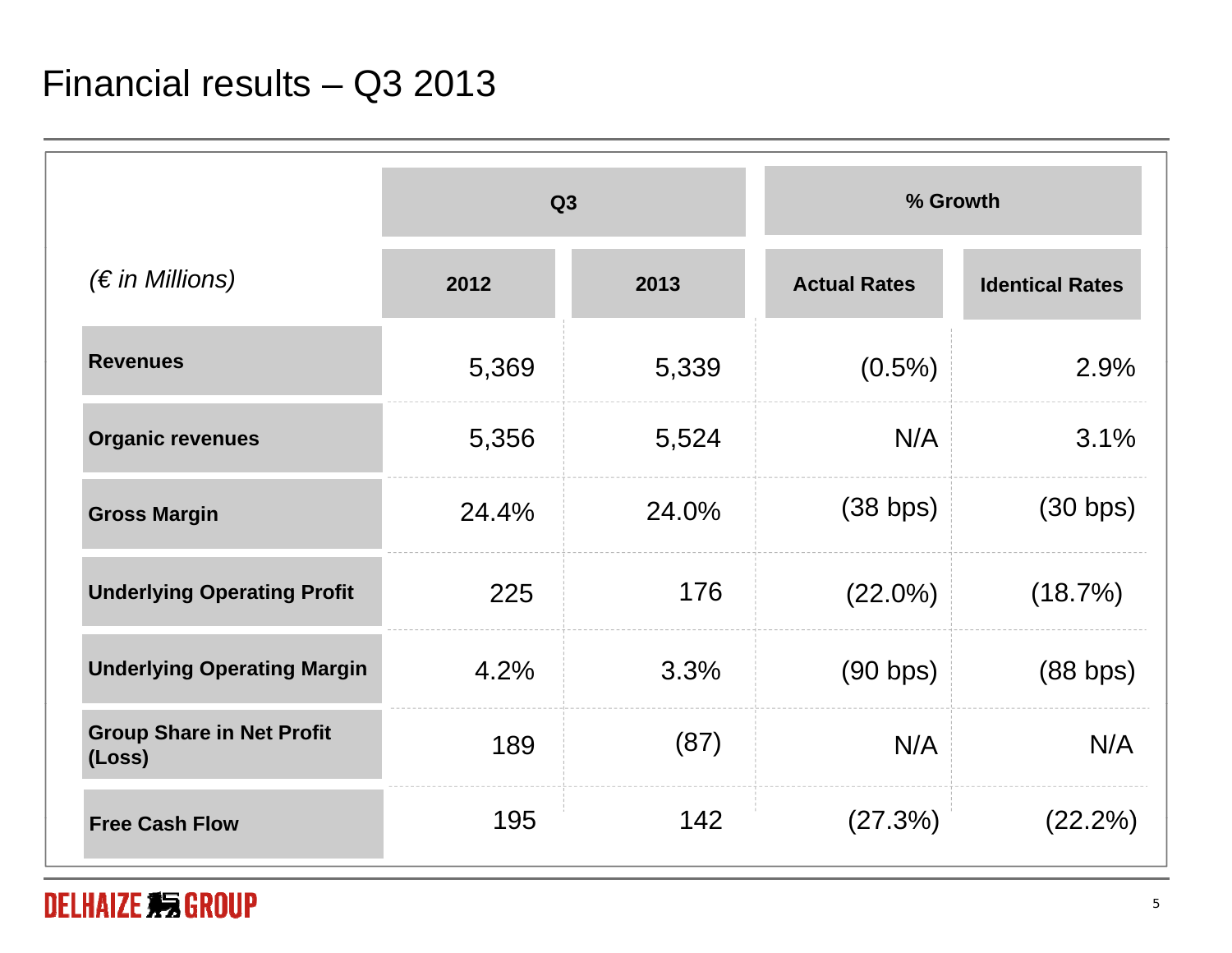|                                    | <b>YTD</b> |        | % Growth            |                        |
|------------------------------------|------------|--------|---------------------|------------------------|
| $(\epsilon$ in Millions)           | 2012       | 2013   | <b>Actual Rates</b> | <b>Identical Rates</b> |
| <b>Revenues</b>                    | 15,656     | 15,770 | 0.7%                | 2.5%                   |
| <b>Organic revenues</b>            | 15,567     | 16,037 | N/A                 | 3.0%                   |
| <b>Gross Margin</b>                | 24.4%      | 24.3%  | $(7 \text{ bps})$   | $(4 \text{ bps})$      |
| <b>Underlying Operating Profit</b> | 589        | 571    | $(3.1\%)$           | $(1.2\%)$              |
| <b>Underlying Operating Margin</b> | 3.8%       | 3.6%   | (14 bps)            | (14 bps)               |
| <b>Group Share in Net Profit</b>   | 273        | 78     | (71.5%)             | $(69.8\%)$             |
| <b>Free Cash Flow</b>              | 326        | 463    | 42.3%               | 46.5%                  |

#### **DELHAIZE # GROUP**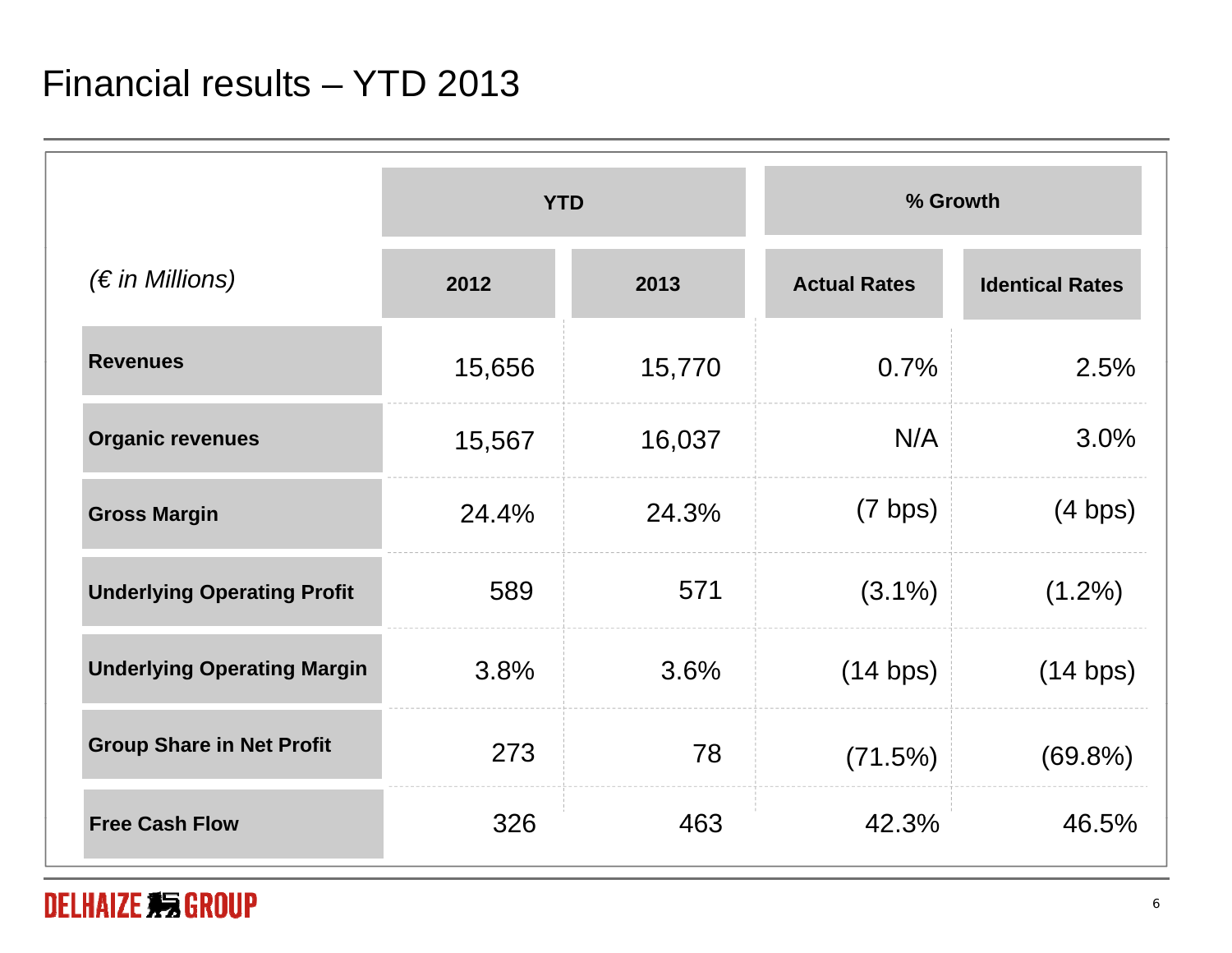EBITDA



#### **DELHAIZE #5 GROUP**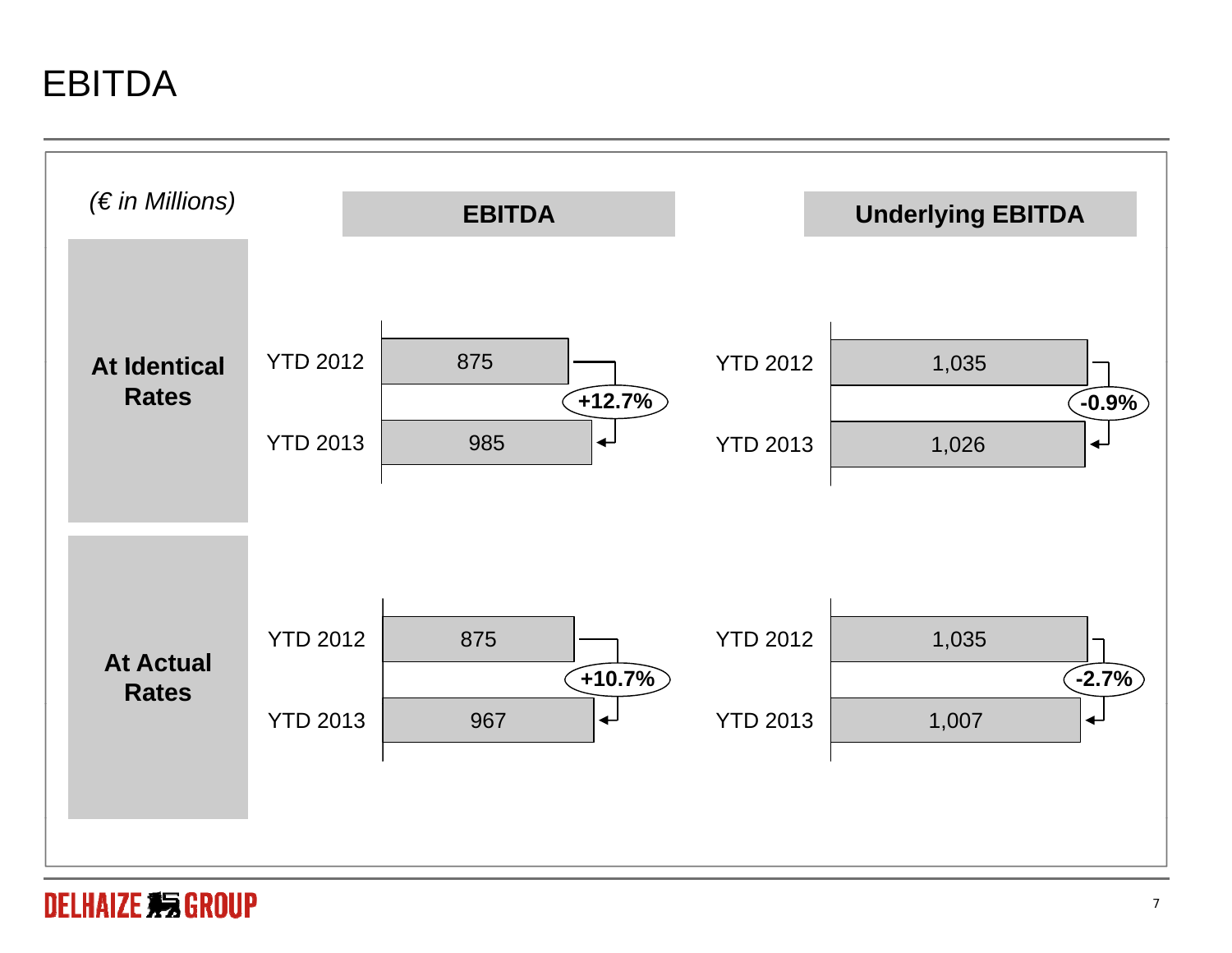## Delhaize America organic revenue growth and comparable store sales growth

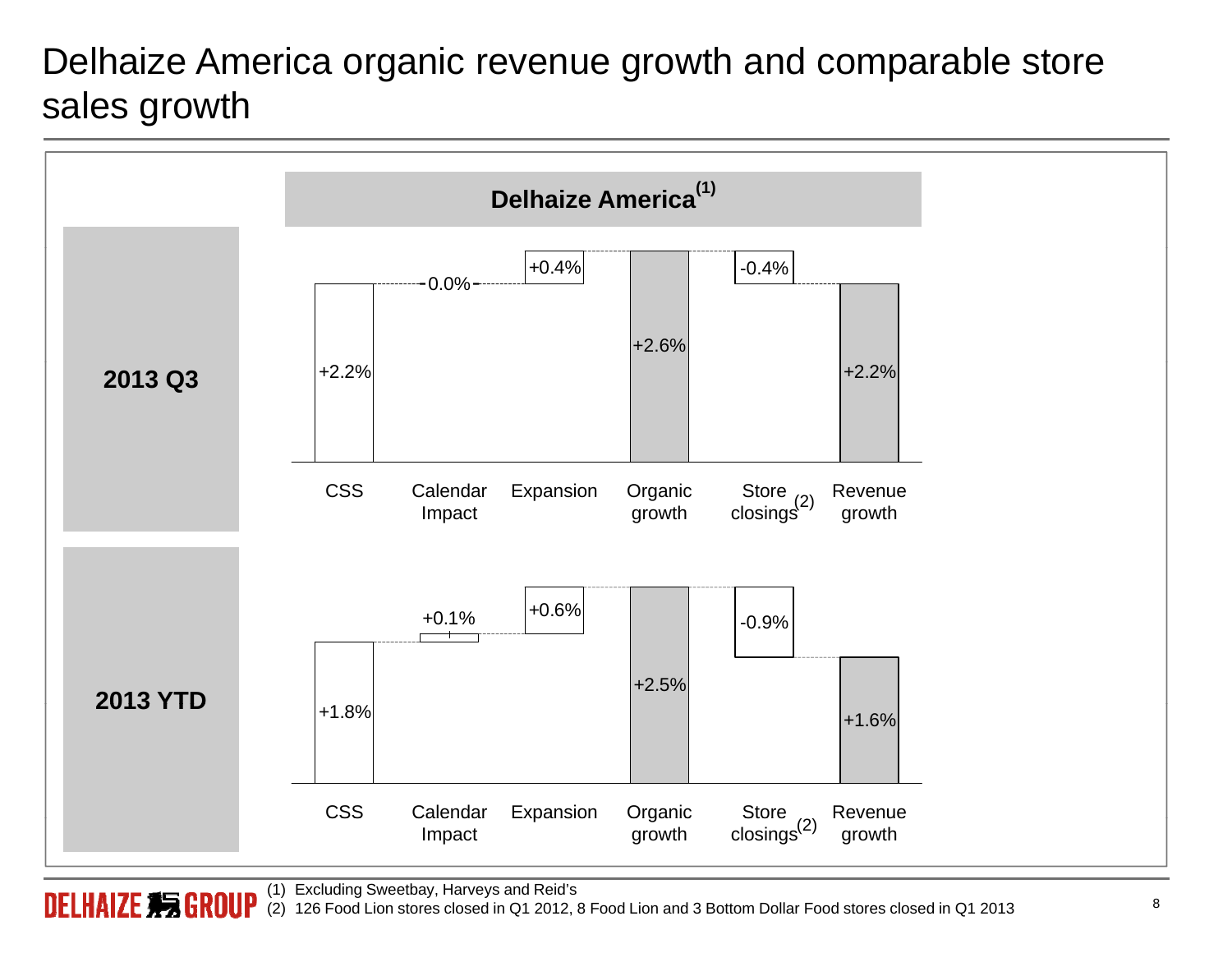#### Delhaize America profitability

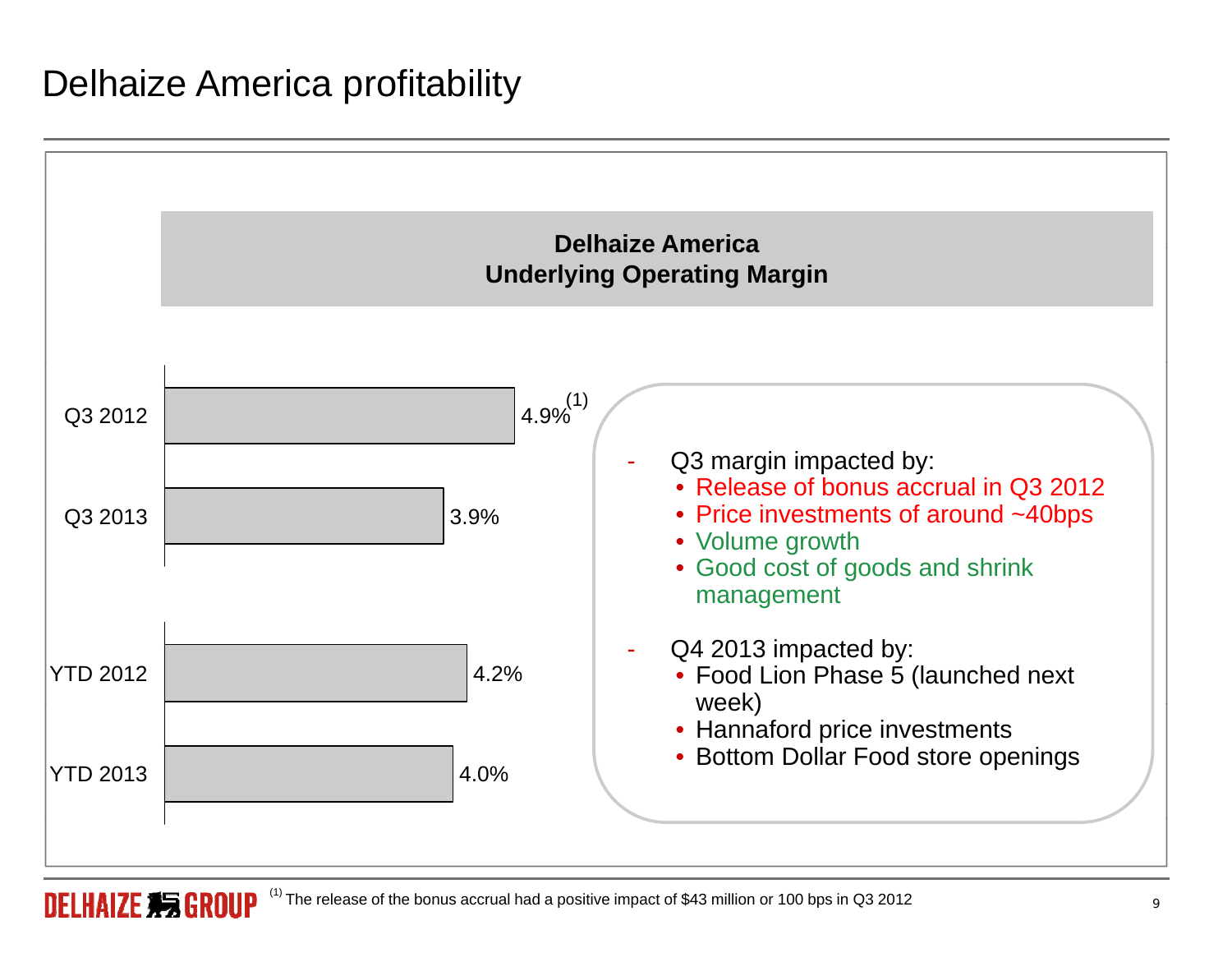## Delhaize Belgium organic revenue growth and comparable store sales growth



#### DELHAIZE # GROUP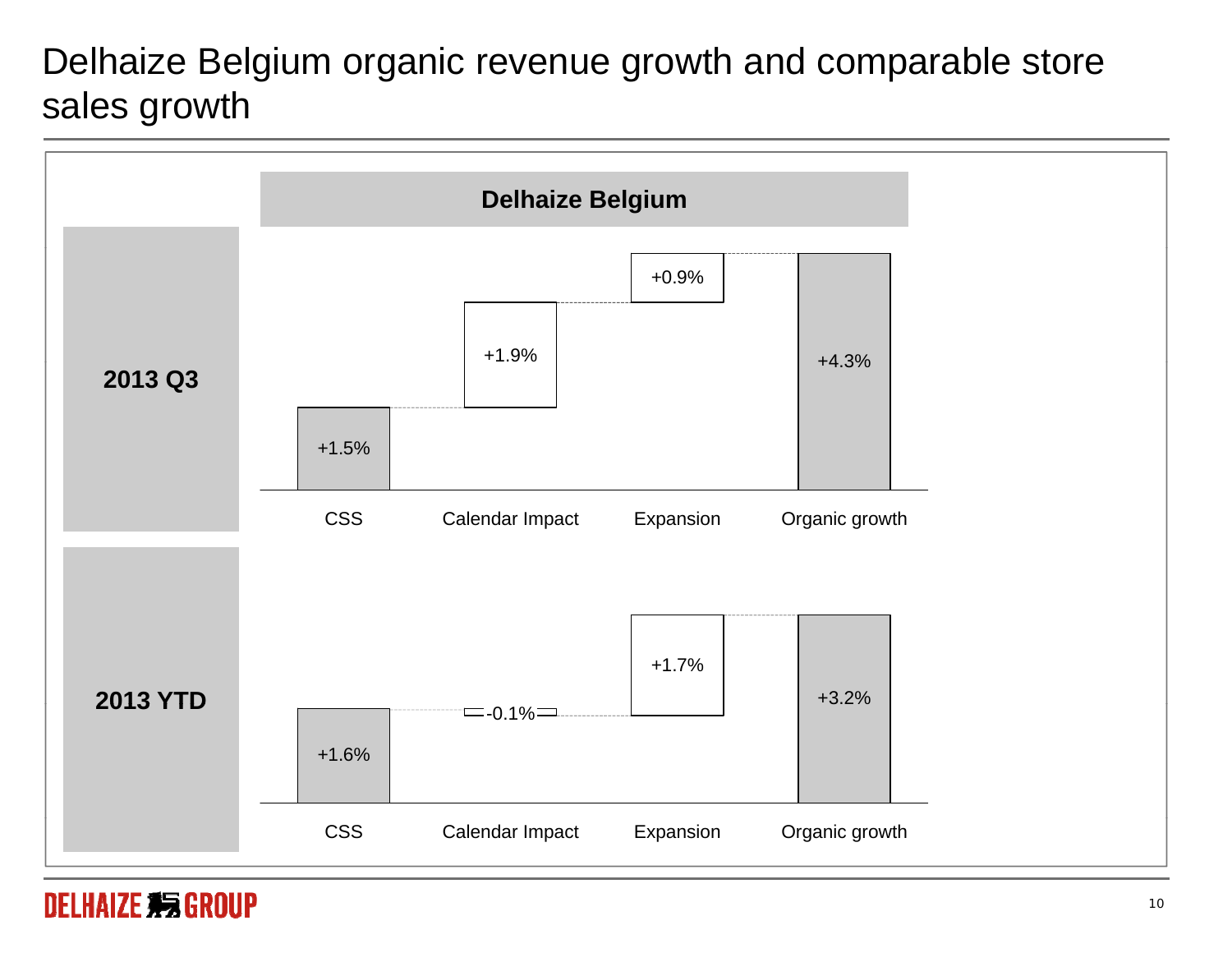#### Delhaize Belgium profitability



#### DELHAIZE # GROUP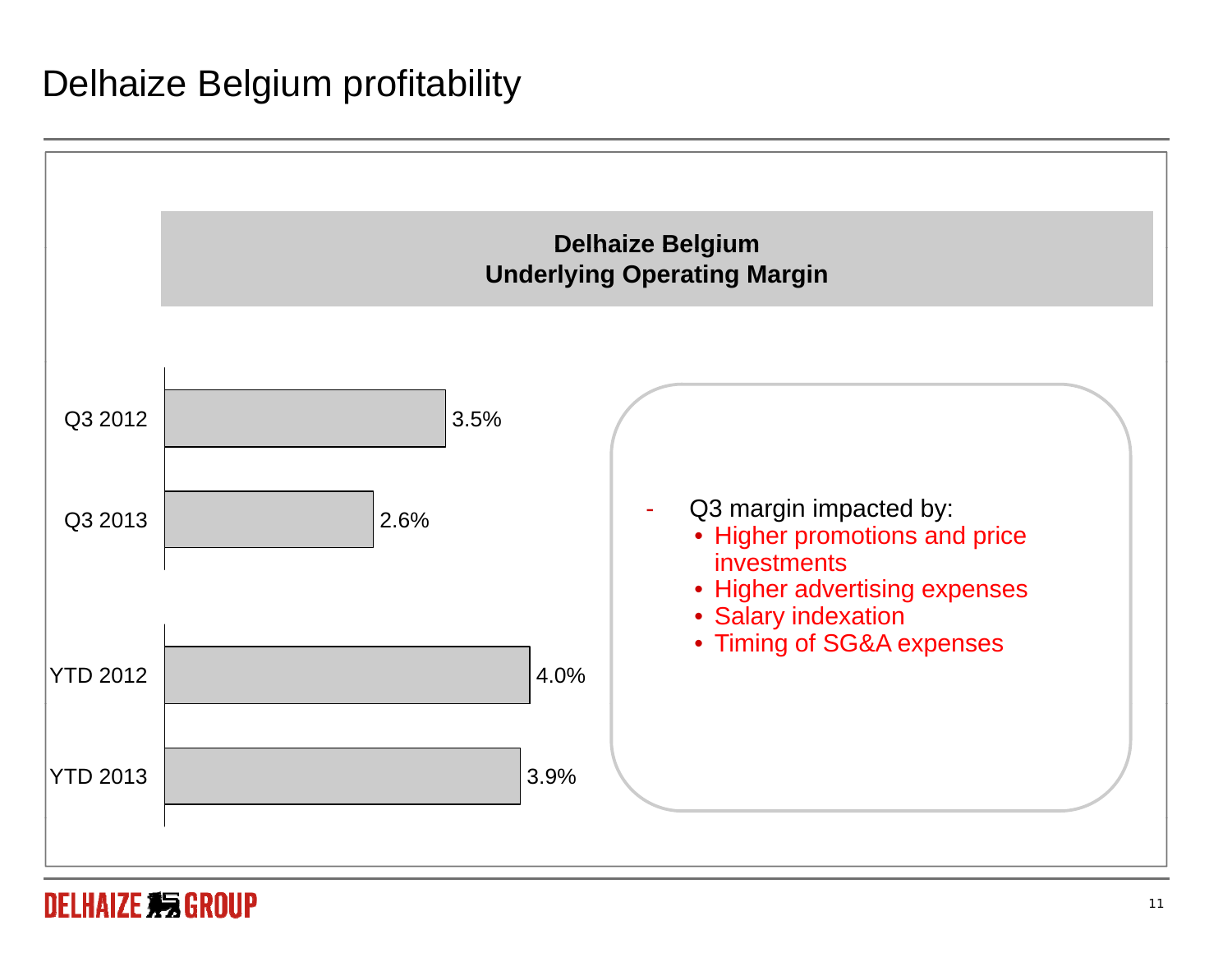## SEE organic revenue growth and comparable store sales growth

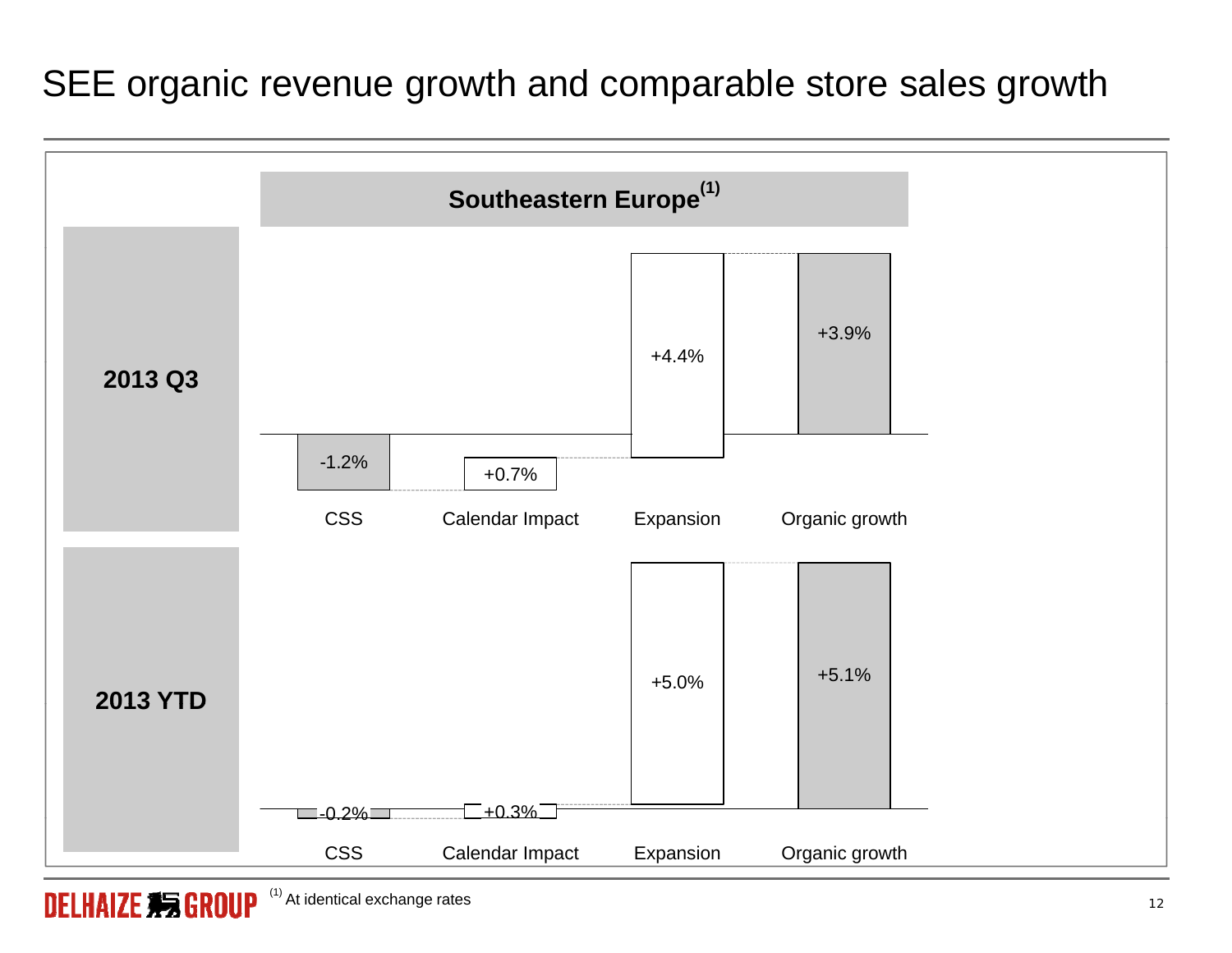## SEE profitability



#### DELHAIZE **\$5** GROUP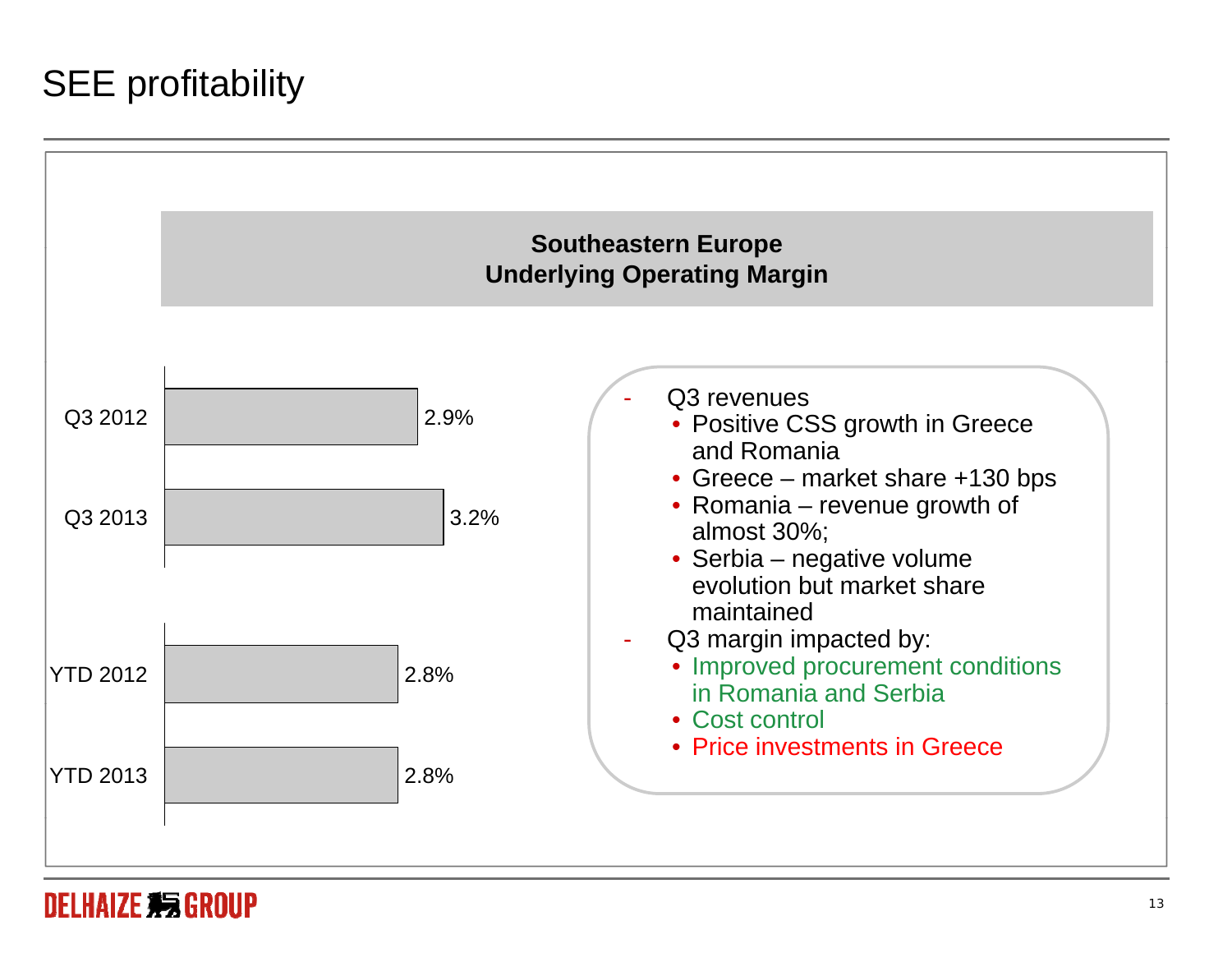*(€ in Millions)*

**Impairment charge breakdown**

| <b>Serbia</b>   |                |
|-----------------|----------------|
| Goodwill        | €124           |
| <b>Brands</b>   | €67            |
| <b>Bulgaria</b> |                |
| <b>Brands</b>   | €4             |
| <b>Total</b>    | $\epsilon$ 195 |

• Strategic market 4 | | Market leadership • Strong profitability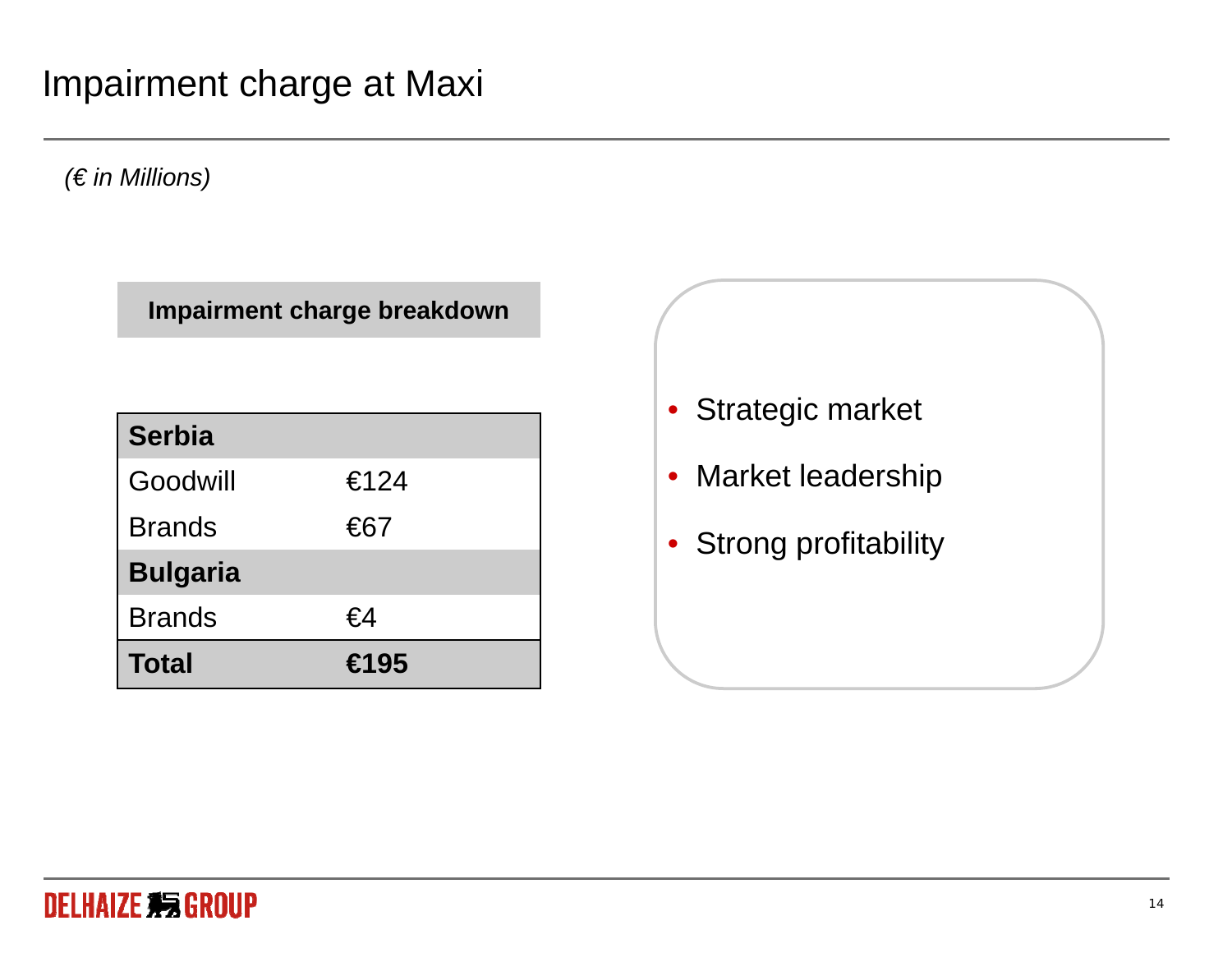#### Strong Free Cash Flow generation YTD

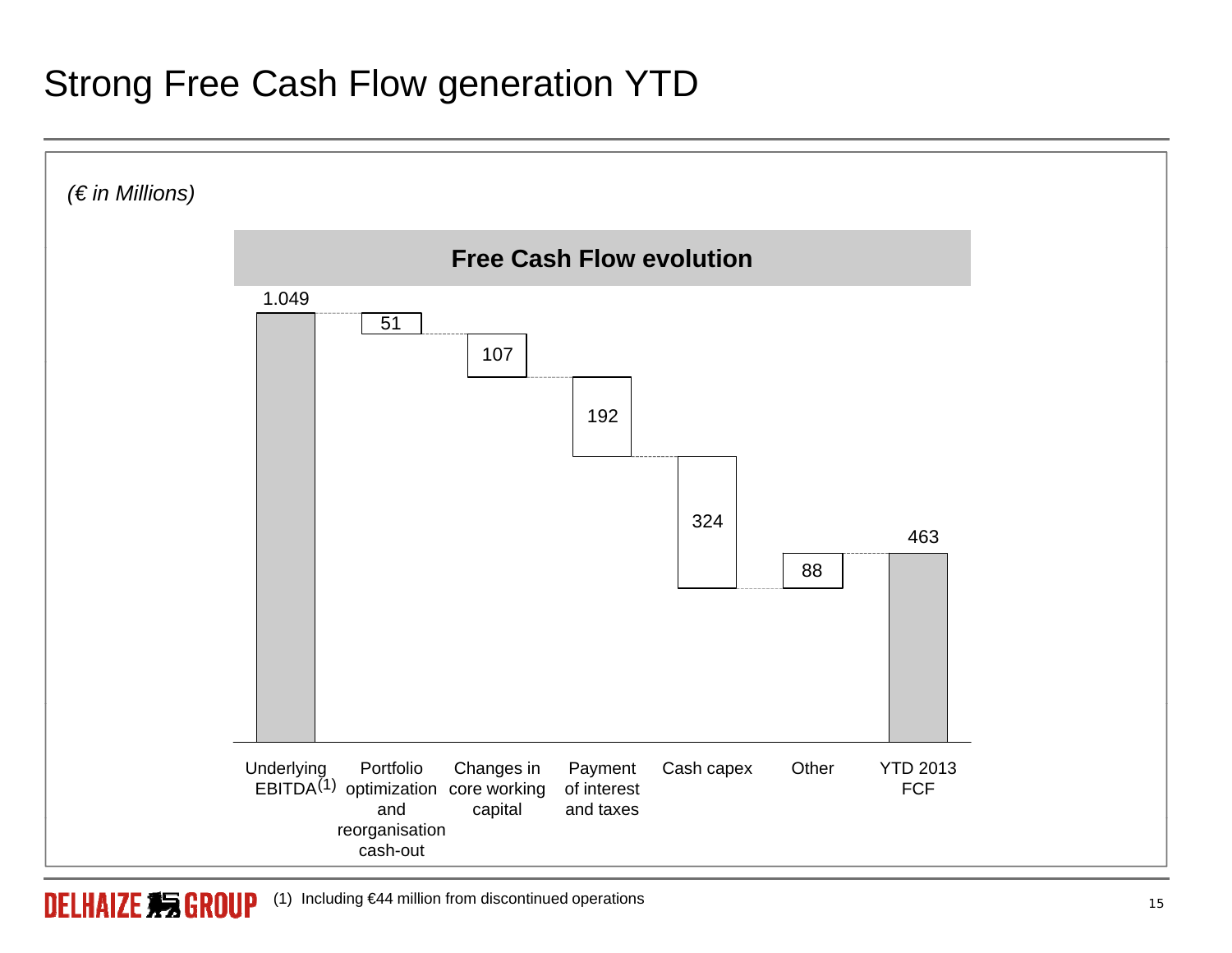#### Net debt decreased by €377 million YTD

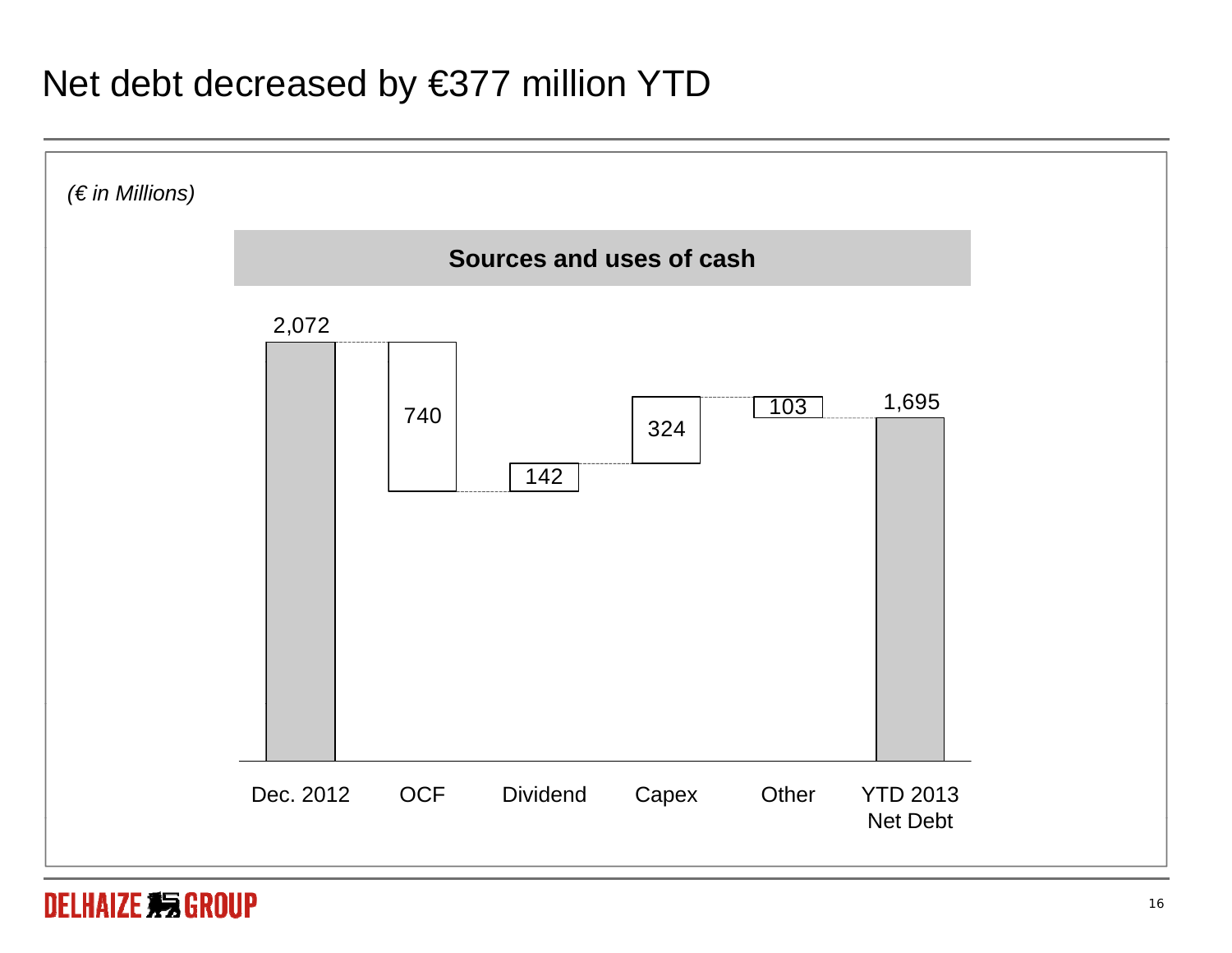## We are on track with our agenda

| U.S.                                 | • Accelerate the transformation of Food Lion:<br>• Finalize the implementation of Phases roll-out<br>• Develop Unique Selling Proposition (USP)<br>• Strengthen Hannaford: targeted price investments<br>Bottom Dollar Food: continue to refine operating model |
|--------------------------------------|-----------------------------------------------------------------------------------------------------------------------------------------------------------------------------------------------------------------------------------------------------------------|
| <b>Belgium</b>                       | • Reinforce historical strengths (Quality, Health, Assortment)<br>Differentiate on store experience<br>• 46 remodels over the last 2 years<br>• Developed new Proxy format<br>• Growth of Affiliate network                                                     |
| <b>Southeastern</b><br><b>Europe</b> | • Further expand Greek market share through proactive<br>commercial policy and further store expansion<br>• Serbia: Develop Maxi as a market leader<br>Accelerate profitable growth in Romania                                                                  |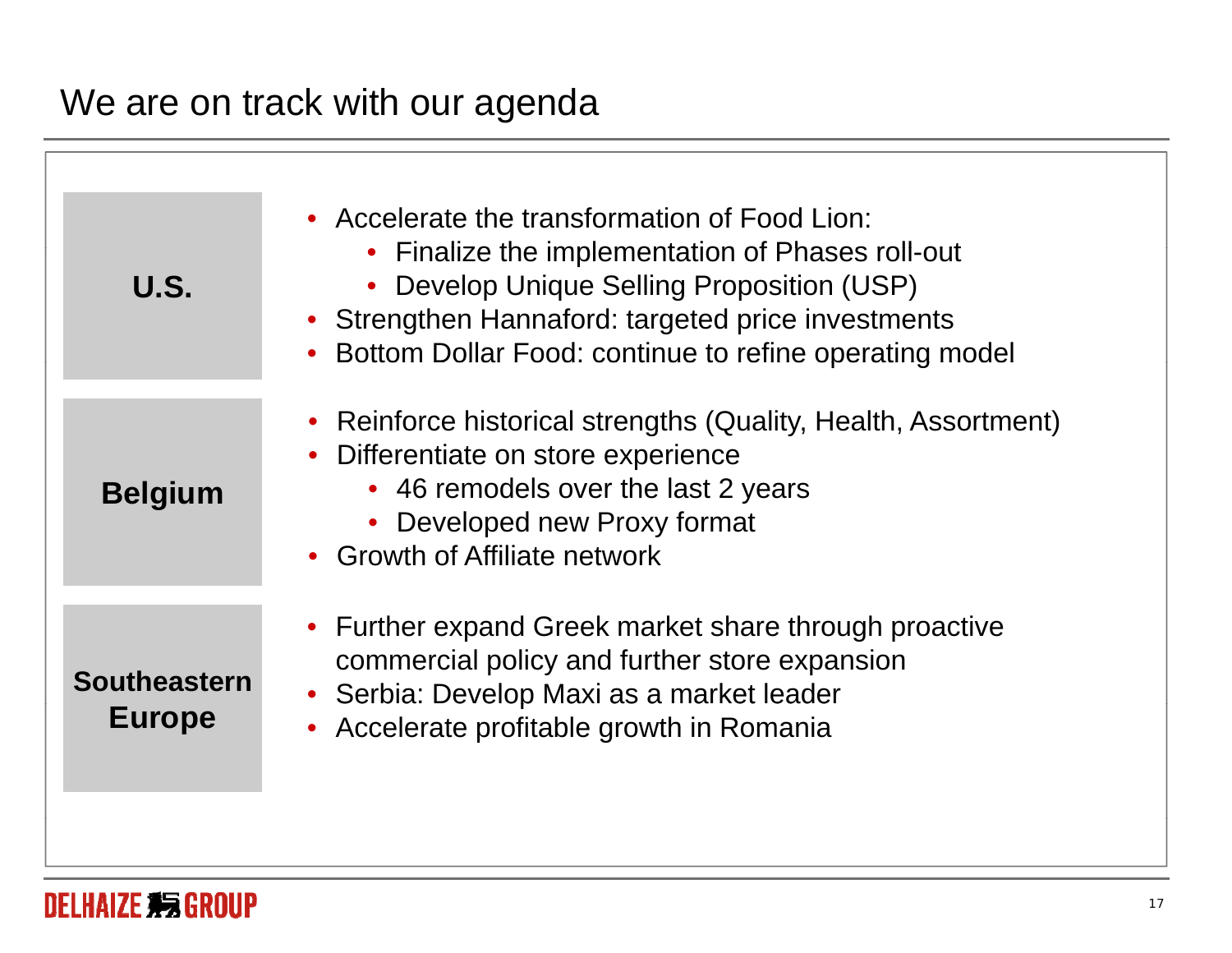#### Sustained volume growth at Food Lion repositioned stores

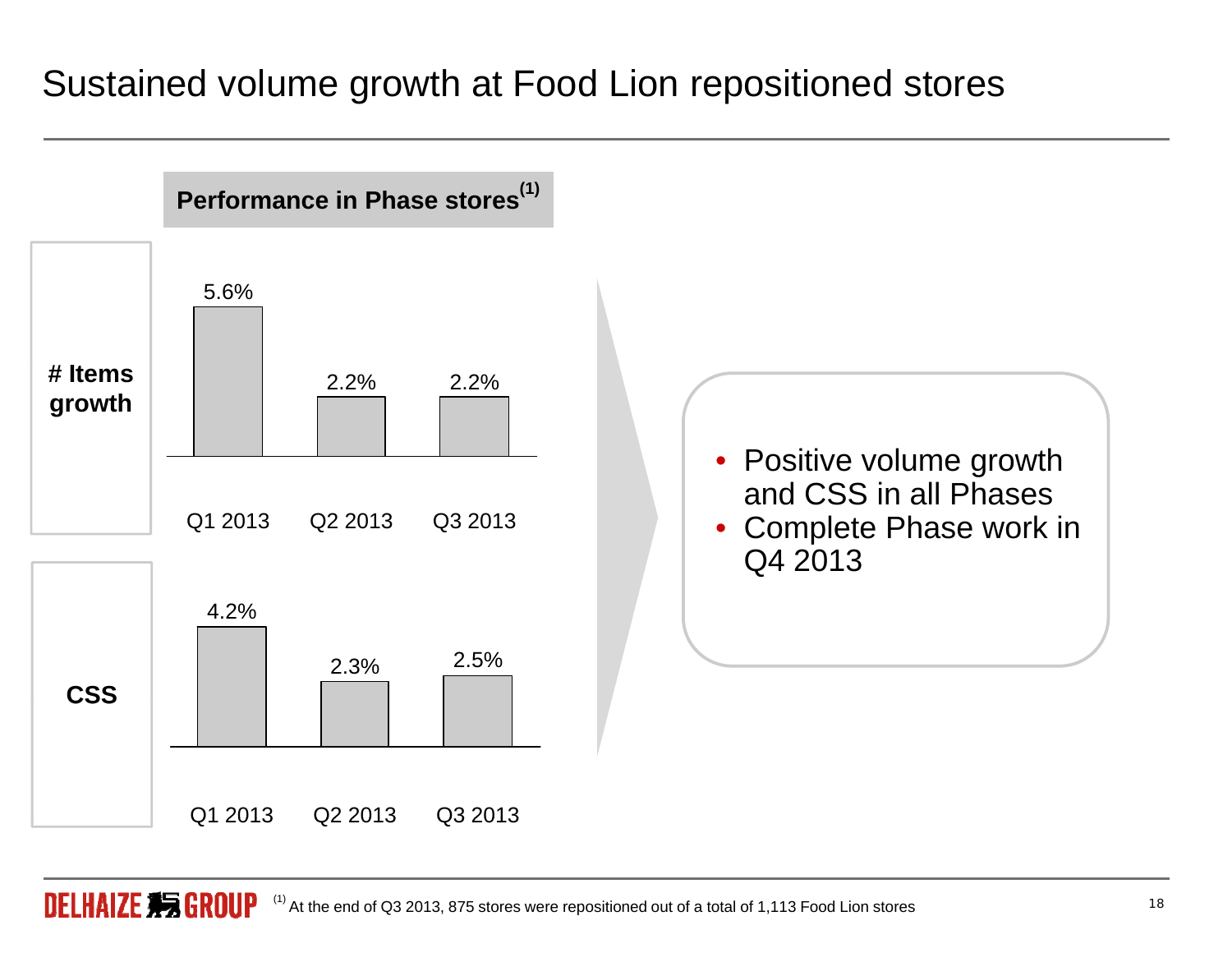Our team is developing a Unique Selling Proposition to differentiate Food Lion